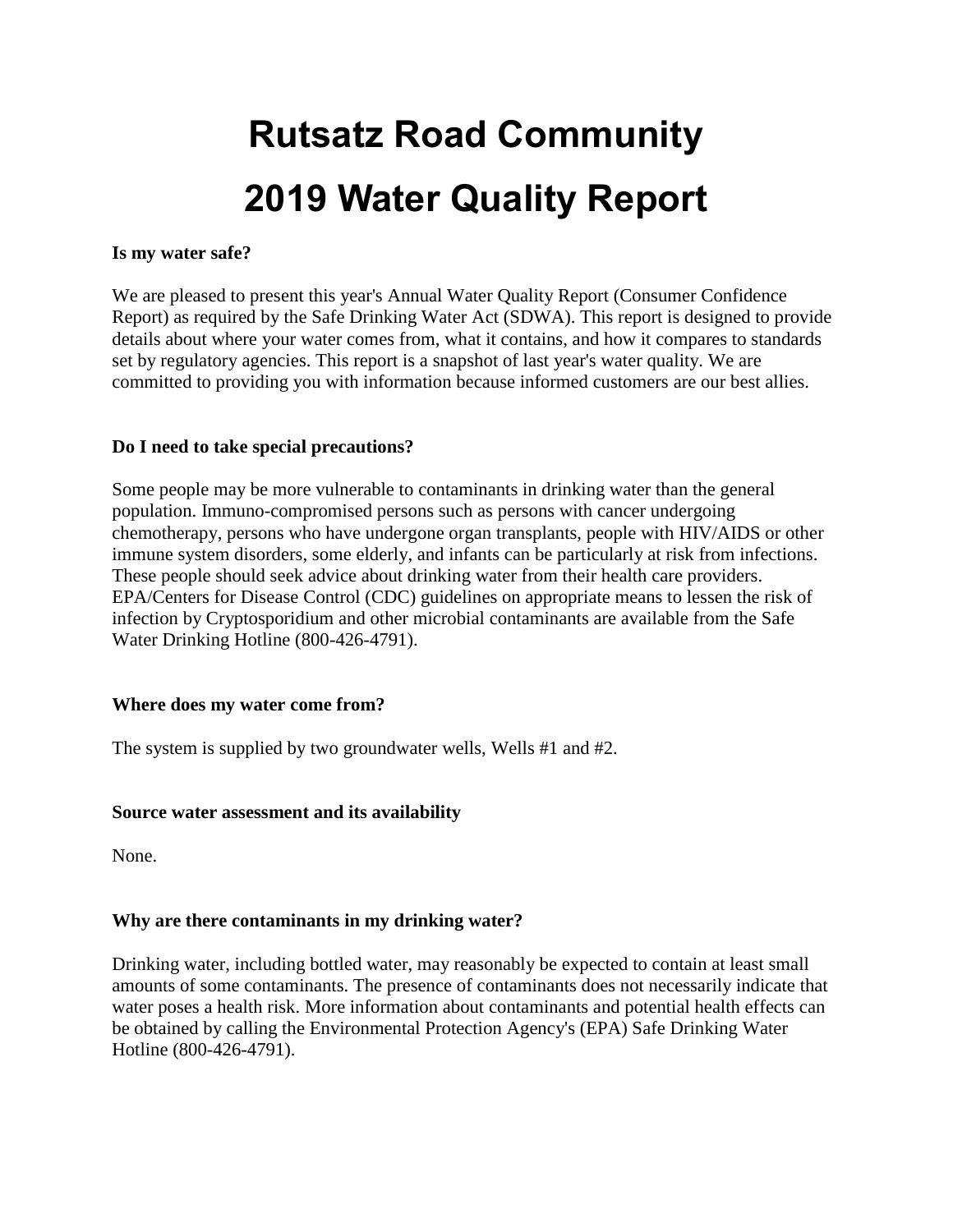The sources of drinking water (both tap water and bottled water) include rivers, lakes, streams, ponds, reservoirs, springs, and wells. As water travels over the surface of the land or through the ground, it dissolves naturally occurring minerals and, in some cases, radioactive material, and can pick up substances resulting from the presence of animals or from human activity: microbial contaminants, such as viruses and bacteria, that may come from sewage treatment plants, septic systems, agricultural livestock operations, and wildlife; inorganic contaminants, such as salts and metals, which can be naturally occurring or result from urban stormwater runoff, industrial, or domestic wastewater discharges, oil and gas production, mining, or farming; pesticides and herbicides, which may come from a variety of sources such as agriculture, urban stormwater runoff, and residential uses; organic chemicals, including synthetic and volatile organic chemicals, which are by-products of industrial processes and petroleum production, and can also come from gas stations, urban stormwater runoff, and septic systems; and radioactive contaminants, which can be naturally occurring or be the result of oil and gas production and mining activities.

To ensure tap water is safe to drink, EPA sets limits on the certain contaminants in water. Food and Drug Administration (FDA) regulations establish limits for contaminants in bottled water and must provide the same protection for public health.

#### **Water Conservation Tips**

Did you know that the average U.S. household uses approximately 400 gallons of water per day or 100 gallons per person per day? Luckily, there are many low-cost and no-cost ways to conserve water. Small changes can make a big difference - try one today and soon it will become second nature.

- Take short showers a 5-minute shower uses 4 to 5 gallons of water compared to up to 50 gallons for a bath.
- Shut off water while brushing your teeth, washing your hair and shaving and save up to 500 gallons a month.
- Use a water-efficient showerhead. They're inexpensive, easy to install, and can save you up to 750 gallons a month.
- Run your clothes washer and dishwasher only when they are full. You can save up to 1,000 gallons a month.
- Water plants only when necessary.
- Fix leaky toilets and faucets. Faucet washers are inexpensive and take only a few minutes to replace. To check your toilet for a leak, place a few drops of food coloring in the tank and wait. If it seeps into the toilet bowl without flushing, you have a leak. Fixing it or replacing it with a new, more efficient model can save up to 1,000 gallons a month.
- Adjust sprinklers so only your lawn is watered. Apply water only as fast as the soil can absorb it and during the cooler parts of the day to reduce evaporation.
- Teach your kids about water conservation to ensure a future generation that uses water wisely. Make it a family effort to reduce next month's water bill!
- Visit [www.epa.gov/watersense](http://www.epa.gov/watersense) for more information.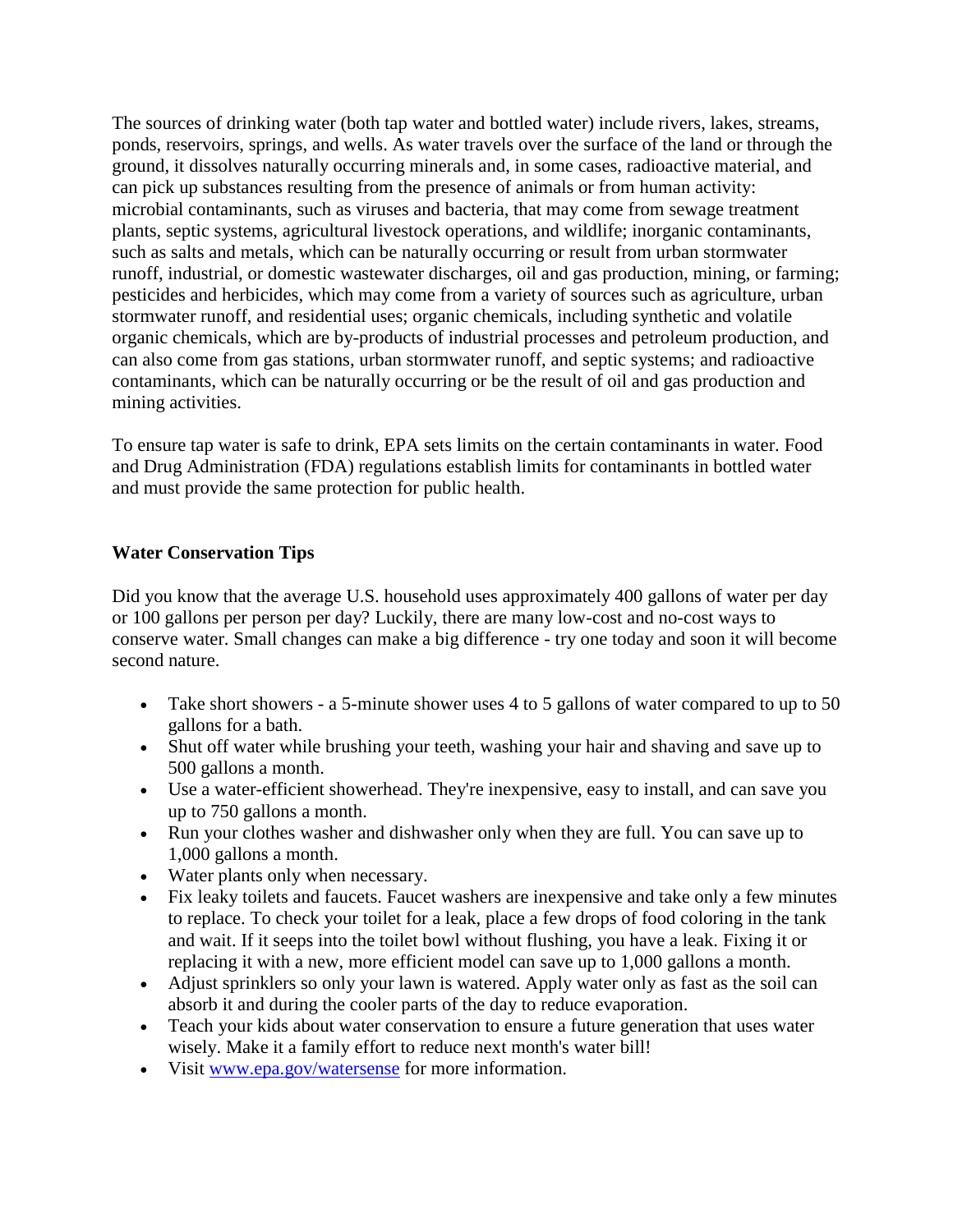#### **Cross Connection Control Survey**

The purpose of this survey is to determine whether a cross-connection may exist at your home or business. A cross connection is an unprotected or improper connection to a public water distribution system that may cause contamination or pollution to enter the system. We are responsible for enforcing cross-connection control regulations and insuring that no contaminants can, under any flow conditions, enter the distribution system. If you have any of the devices listed below please contact us so that we can discuss the issue, and if needed, survey your connection and assist you in isolating it if that is necessary.

- Boiler/ Radiant heater (water heaters not included)
- Underground lawn sprinkler system
- Pool or hot tub (whirlpool tubs not included)
- Additional source(s) of water on the property
- Decorative pond
- Watering trough

#### **Source Water Protection Tips**

Protection of drinking water is everyone's responsibility. You can help protect your community's drinking water source in several ways:

- Eliminate excess use of lawn and garden fertilizers and pesticides they contain hazardous chemicals that can reach your drinking water source.
- Pick up after your pets.
- If you have your own septic system, properly maintain your system to reduce leaching to water sources or consider connecting to a public water system.
- Dispose of chemicals properly; take used motor oil to a recycling center.
- Volunteer in your community. Find a watershed or wellhead protection organization in your community and volunteer to help. If there are no active groups, consider starting one. Use EPA's Adopt Your Watershed to locate groups in your community, or visit the Watershed Information Network's How to Start a Watershed Team.
- Organize a storm drain stenciling project with your local government or water supplier. Stencil a message next to the street drain reminding people "Dump No Waste - Drains to River" or "Protect Your Water." Produce and distribute a flyer for households to remind residents that storm drains dump directly into your local water body.

#### **Additional Information for Lead**

If present, elevated levels of lead can cause serious health problems, especially for pregnant women and young children. Lead in drinking water is primarily from materials and components associated with service lines and home plumbing. Rutsatz Road Community Water System is responsible for providing high quality drinking water but cannot control the variety of materials used in plumbing components. When your water has been sitting for several hours, you can minimize the potential for lead exposure by flushing your tap for 30 seconds to 2 minutes before using water for drinking or cooking. If you are concerned about lead in your water, you may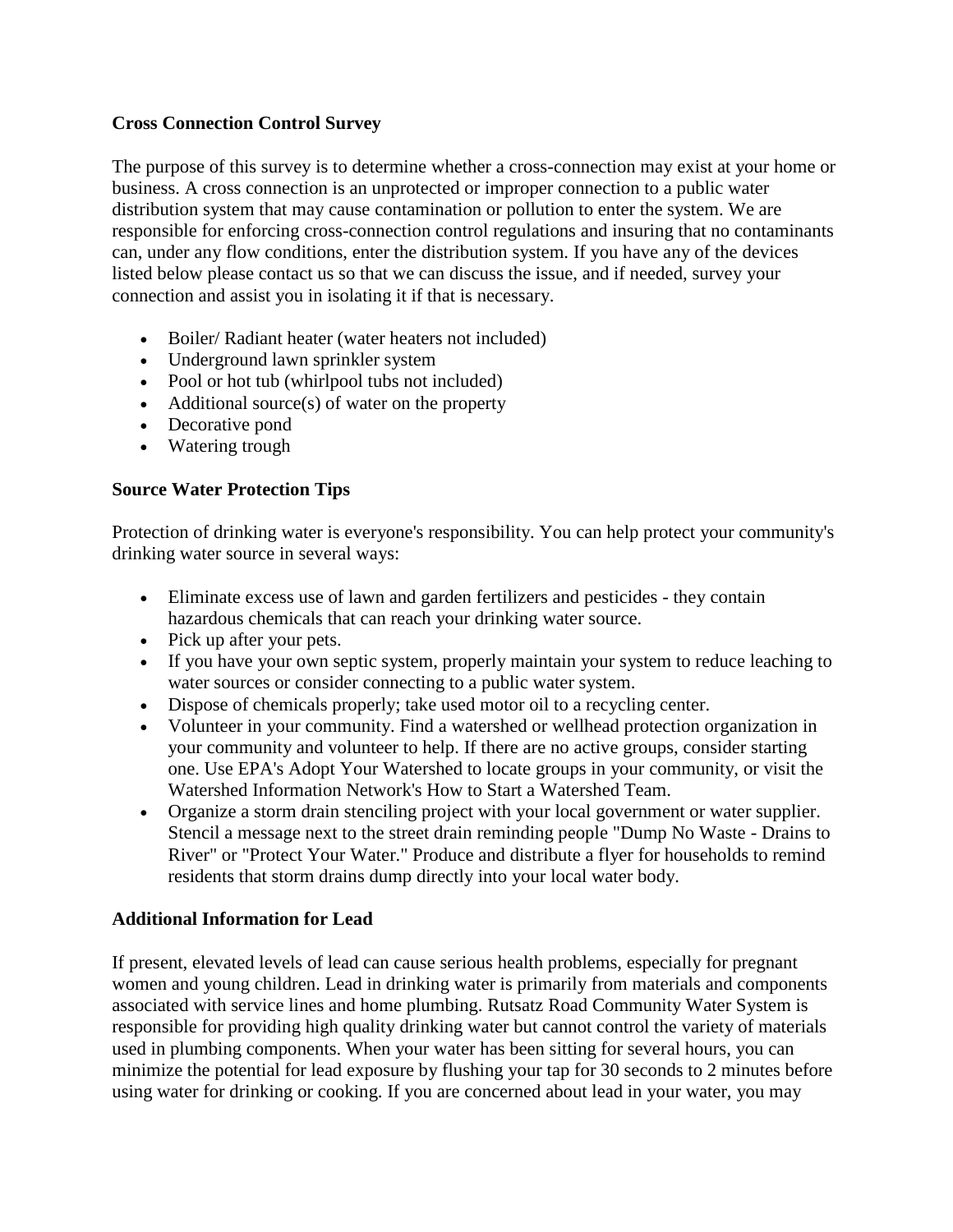wish to have your water tested. Information on lead in drinking water, testing methods, and steps you can take to minimize exposure is available from the Safe Drinking Water Hotline or at http://www.epa.gov/safewater/lead.

#### **For more information please contact:**

Joe Bob, Utility Manager P.O. Box 157 Deming, WA 98244 360-389-1597 [JBob@nooksack-nsn.gov](mailto:JBob@nooksack-nsn.gov)

## **Water Quality Data Table**

To ensure tap water is safe to drink, EPA sets limits on contaminants in water provided by public water systems. The table below lists all drinking water contaminants detected during 2019. Although many more contaminants were tested, only those substances listed below were found in your water.

All sources of drinking water contain some naturally occurring contaminants. At low levels, these substances are generally not harmful in our drinking water. Removing all contaminants would be extremely expensive, and in most cases, would not provide increased protection of public health. A few naturally occurring minerals may improve the taste of drinking water and have nutritional value at low levels.

The EPA or the State requires us to monitor for certain contaminants less than once per year because the concentrations of these contaminants do not vary significantly from year to year, or the system is not considered vulnerable to this type of contamination. In the table below, you will find terms and abbreviations that might not be familiar to you.

| <b>Unit Descriptions</b> |                      |
|--------------------------|----------------------|
| <b>Term</b>              | <b>Definition</b>    |
| mg/L                     | milligrams per liter |

| <b>Important Drinking Water Definitions</b> |                                                                                                                                                                                                |  |  |  |
|---------------------------------------------|------------------------------------------------------------------------------------------------------------------------------------------------------------------------------------------------|--|--|--|
| <b>Term</b>                                 | <b>Definition</b>                                                                                                                                                                              |  |  |  |
| <b>MCL</b>                                  | Maximum Contaminant Level: The highest level of a contaminant that is allowed in drinking water. MCLs are set as close to the MCLGs as feasible using the best available treatment technology. |  |  |  |
| TT                                          | Treatment Technique: A required process intended to reduce the level of a contaminant in drinking water.                                                                                       |  |  |  |
| AL                                          | Action Level: The concentration of a contaminant which, if exceeded, triggers treatment or other<br>requirements which a water system must follow.                                             |  |  |  |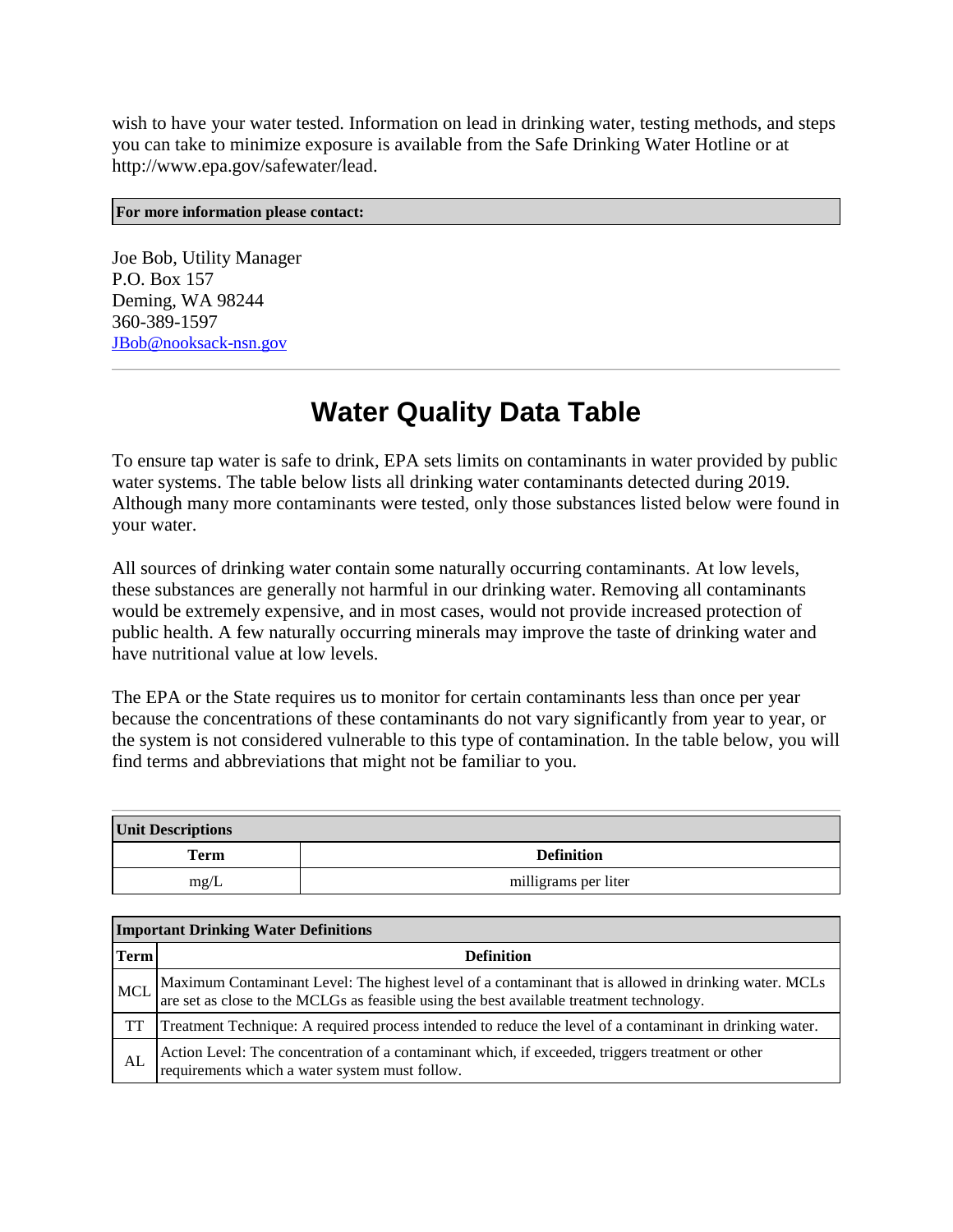### **2019 Regulated Contaminants Detected**

| <b>CONTAMINANT</b> | <b>SAMPLE</b><br><b>DATE</b> | <b>RESULT or</b><br><b>RANGE</b> | <b>AL</b> | <b>UNITS</b> | <b>CONTAMINANT DESCRIPTION</b>                                                                             |
|--------------------|------------------------------|----------------------------------|-----------|--------------|------------------------------------------------------------------------------------------------------------|
| LEAD               | 7/31/2019                    | $0.001 - 0.004$                  | 0.015     | MG/L         | Corrosion of household plumbing systems; Erosion of natural deposits.                                      |
| <b>COPPER</b>      | 7/31/2019                    | $0.256 - 1.18$                   | 1.3       | MG/L         | Erosion of natural deposits; Leaching from wood preservatives; Corrosion<br>of household plumbing systems. |

| <b>CONTAMINANT</b> | <b>SAMPLE</b><br><b>DATE</b> | <b>RESULT or</b><br><b>RANGE</b> | <b>MCL</b> | <b>UNITS</b> | <b>CONTAMINANT DESCRIPTION</b>                                                                  |
|--------------------|------------------------------|----------------------------------|------------|--------------|-------------------------------------------------------------------------------------------------|
| NITRATE            | 7/31/2019                    | 0.27                             | 10         | MG/L         | Runoff from fertilizer use; Leaching from septic tanks, sewage; Erosion<br>of natural deposits. |

#### **2019 Violations Table**

|                                                                                        | <b>COMPLIANCE</b> |                                                                                                                                                                                                                                                                          |
|----------------------------------------------------------------------------------------|-------------------|--------------------------------------------------------------------------------------------------------------------------------------------------------------------------------------------------------------------------------------------------------------------------|
| <b>DRINKING WATER REGULATION</b>                                                       | <b>PERIOD</b>     | <b>VIOLATION DESCRIPTION</b>                                                                                                                                                                                                                                             |
| Lead Consumer Notice                                                                   | 1/1/2019          | We failed to provide timely lead tap water results to consumers where it<br>was tested. Violation was corrected 10/5/2018.                                                                                                                                               |
|                                                                                        |                   |                                                                                                                                                                                                                                                                          |
| <b>Groundwater Rule</b>                                                                |                   | The Ground Water Rule (GWR) improves drinking water quality and protects from disease-causing microorganisms and fecal contamination at<br>water systems. The GWR requires water systems at risk of contamination to take corrective action to reduce potential illness. |
| <b>Groundwater Rule Treatment Technique:</b><br><b>Failure to Correct Deficiencies</b> | 2/1/2020          | Septic system is within 100 feet of well. Well casing must be 18 inches high.                                                                                                                                                                                            |